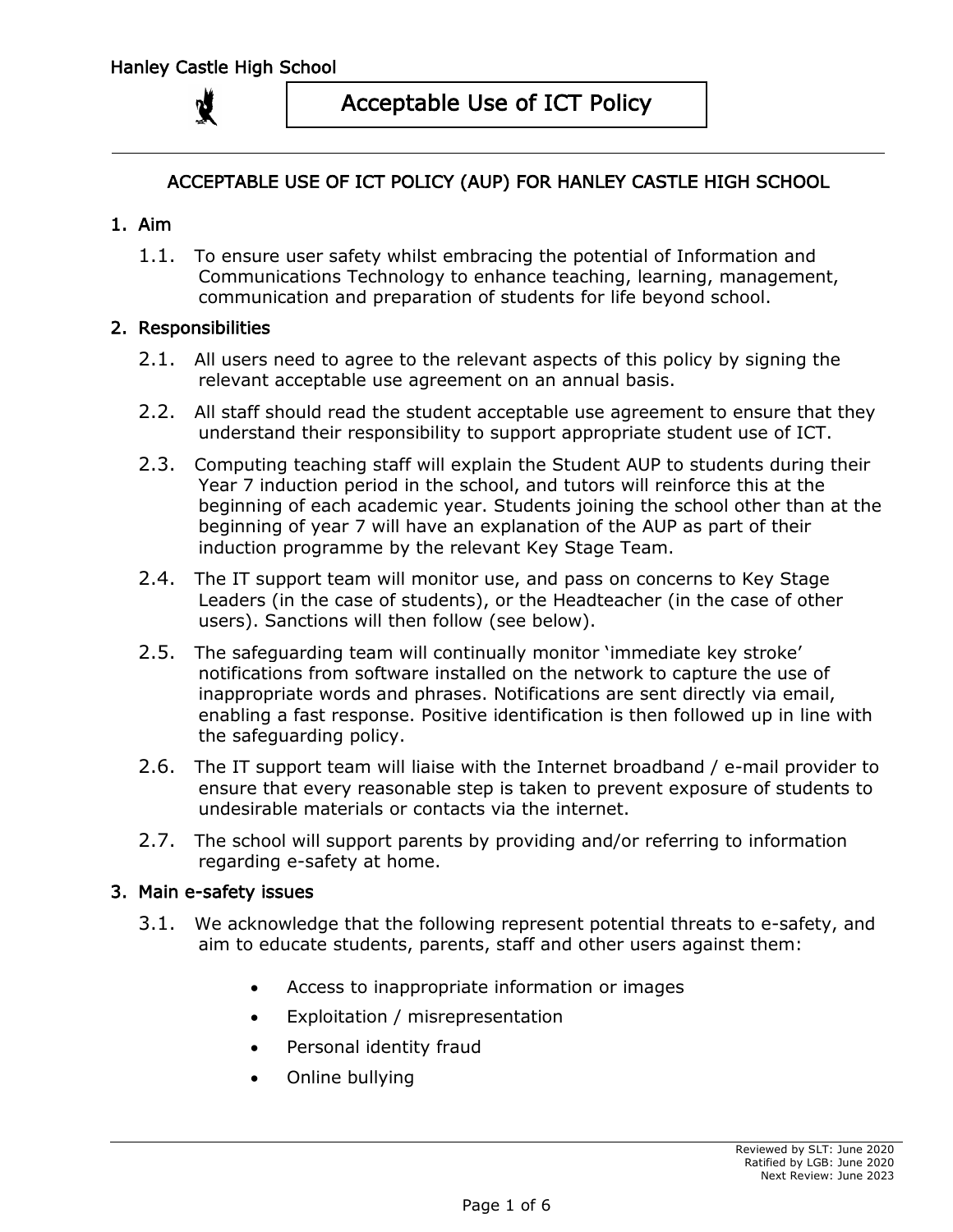

3.2. Personal data of students and staff needs to be protected, which includes photographs of them (see data protection policy)

## 4. Sanctions

- 4.1. Students who deliberately fail to abide by the acceptable use code will be sanctioned appropriately. This may include one or more of:
	- Verbal discussion and warning from a teacher, Form tutor or Key Stage Leader.
	- Telephone conversation or meeting with parents / carer.
	- Letter to parents / carer.
	- Ban from using the network for a fixed period.
	- **Detention**
	- Further sanction in line with the school positive behaviour management policy if the nature and impact of the breach is deemed to be significant.
- 4.2. Other users who deliberately fail to abide by the policy will be sanctioned by the Headteacher. Incidents of unacceptable use will be treated as a disciplinary issue. If abuse is found to be repeated, flagrant or habitual, the matter will be treated as a serious disciplinary issue.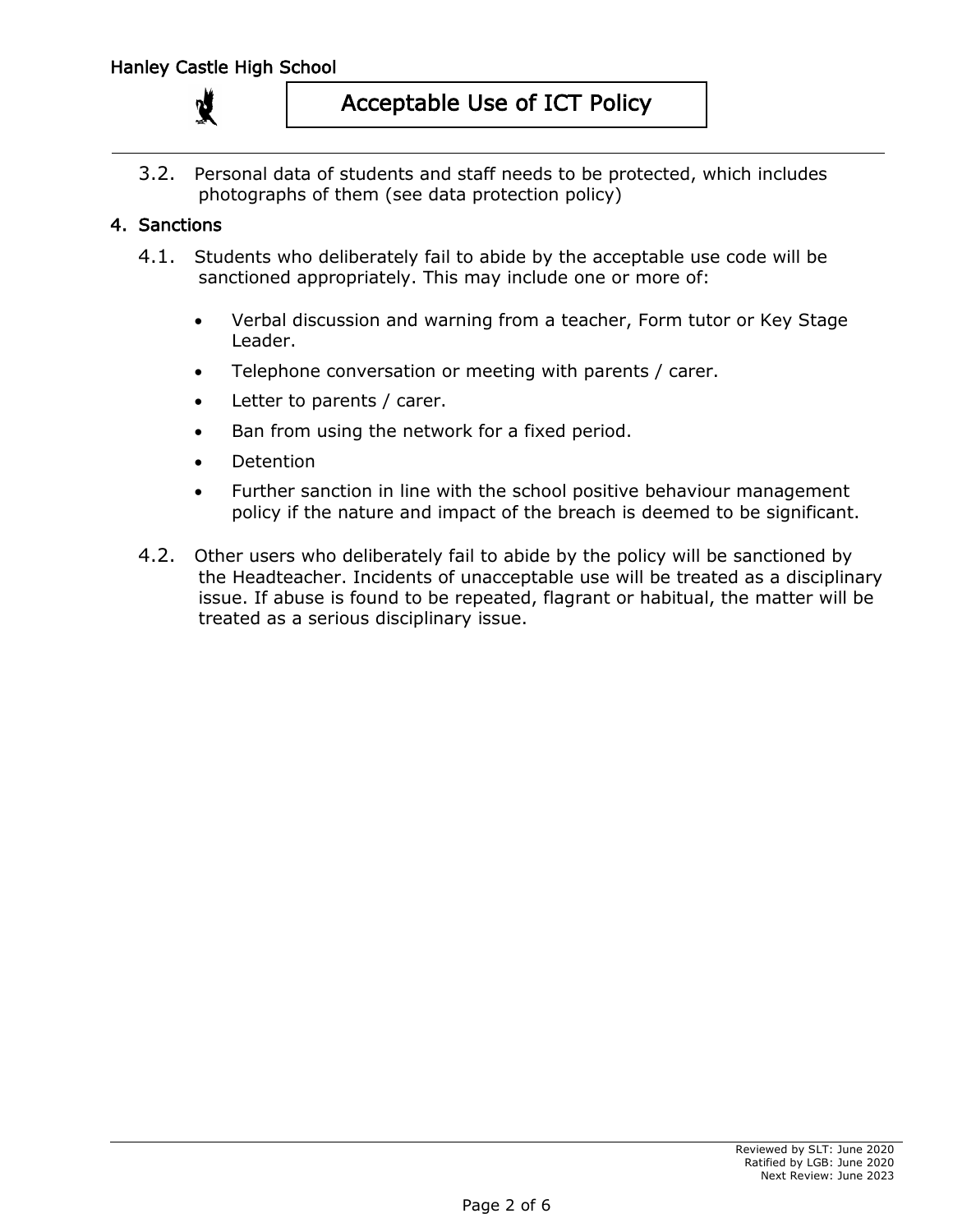## STUDENT ACCEPTABLE USE AGREEMENT

This code of conduct applies at all times, in and out of school hours, whilst using school equipment. It also includes any occasion when you are permitted to use your own mobile device in school time (this applies particularly to Sixth Form students).

The School Network, Office 365 apps, school e-mail and Internet access will be provided for you to undertake work, conduct research and communicate with others but only on the understanding that you agree to follow this code.

This code of conduct is not intended to be exhaustive. At all times you should use the Internet in an appropriate and responsible manner

### 1. Protect Yourself:

- To ensure the safety of my work, and to ensure that I am not accused of inappropriate actions taken by somebody else:
	- $\circ$  I will only log on with my own user name and password
	- $\circ$  I will not share my passwords with anyone else.
	- $\circ$  I will always log out when I have finished my session, and will not leave a computer unattended whilst I am logged on.
- I will not give out any personal information such as name, phone number or address to strangers. I will not arrange to meet someone without first discussing this with my parents/carer. Anyone pretending to be someone else may not have your best interests at heart.
- I will report any aggressive or inappropriate behaviour directed at me.

### 2. Respect Yourself:

- I will be responsible when using the Internet, including what I access and the language that I use.
- I will not share or upload any inappropriate personal information about myself. This applies to images of myself that could be considered inappropriate by the school, and that I could later regret (including "sexting").
- I will not take information off the internet and pass it off as my own work.

### 3. Respect Others

- I will make sure that all communication with others is respectful.
- I will not deliberately browse, download, upload or forward material that could be considered inappropriate by the school that is offensive or illegal. If I accidentally come across any such material I will report it immediately to a teacher.
- I will not attempt to access any part of the network that is not designed to be accessed from my own personal logon (including other users' work areas), and will immediately report any instance where I have gained access to a restricted area.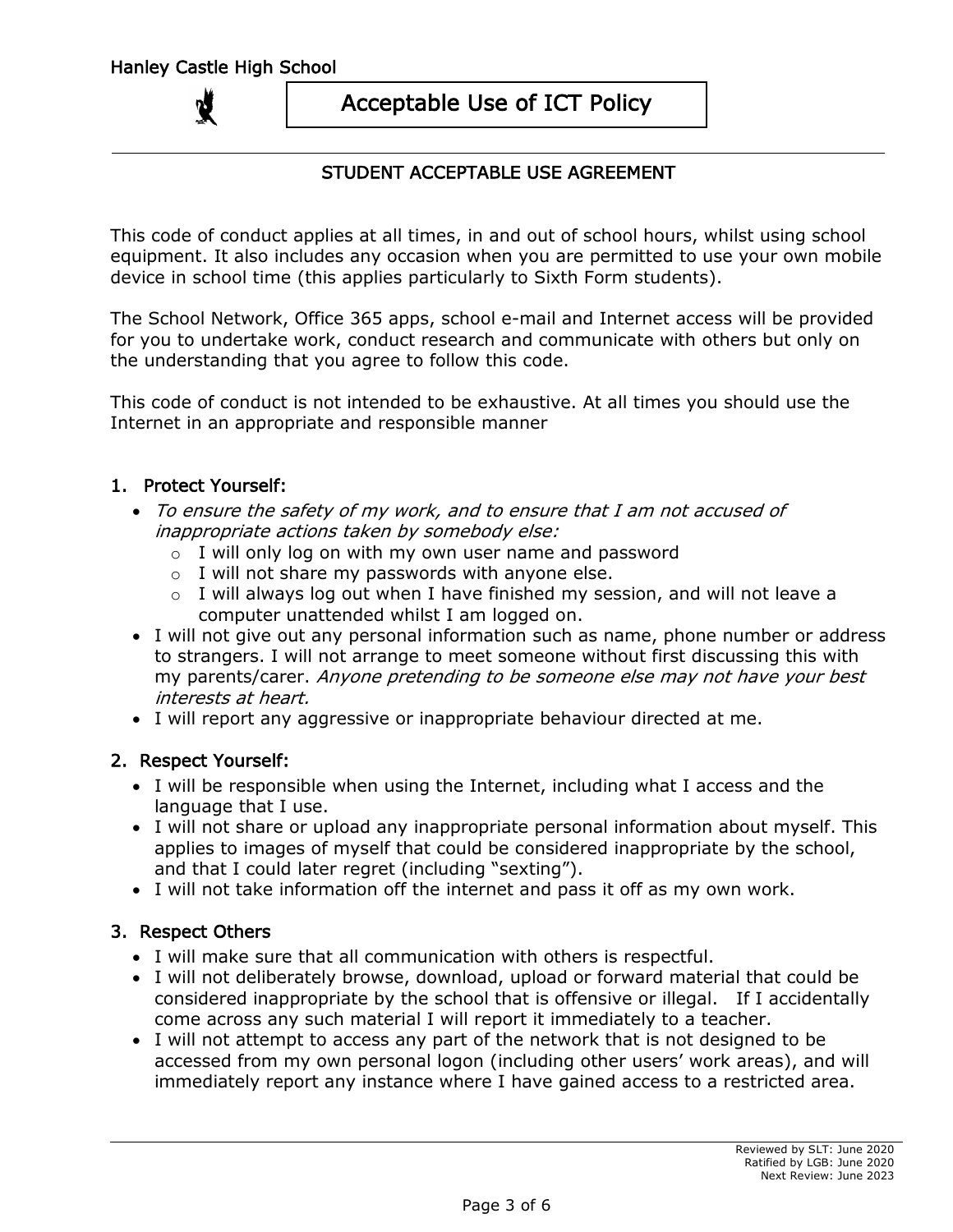### 4. Protect Others

- I will not distribute or use images of students or staff outside the school network eg on social media (eg Instagram) or using images for memes.
- I will ensure that my online activity, both in school and outside school, will not cause my school, the staff, students or others distress or bring the school into disrepute.
- I will not photograph or film others without their permission. I will not forward or use images or movies of others if they are sent to me, and will report these to the Key Stage Office.
- I will report any inappropriate activity that I am aware of to the Key Stage Office.

### 5. Protect the school network

- Users must only use a school e-mail address in school. (This is to protect against viruses and to ensure appropriate filtering of content). If I need to use an alternative e-mail account I will first have this approved by the school IT team.
- I will not download or install software (such as games, screensavers etc) on school technologies.
- I will not download music or other media in a manner that violates their licences.
- I will not attempt to bypass the internet filtering system, e.g. by setting up or using proxy bypass software or sites.
- I will not interfere with school IT equipment, deliberately introduce malware or viruses, or seek to access another user's data
- I shall only print materials required for school work, and will not print multiple copies. I understand that I will be charged the cost of inappropriate or excessive printing which is sent from my network account.
- I will report any inappropriate behaviour that I witness to the Key Stage Office.

I understand that all my use of the Internet and other related technologies can be monitored and logged. In the event of a transgression this could be made available to my teachers and parents/carer.

I understand that these rules are designed to keep me safe and that if they are not followed, school sanctions will be applied and my parent/carer may be contacted.

#### Student signature

I agree to follow the eSafety rules and to support the safe and responsible use of ICT at Hanley Castle High School.

Student Name (block capitals) …………………………………………. Tutor Group …………………….

Student Signature………………………………………………………………. Date ………………………………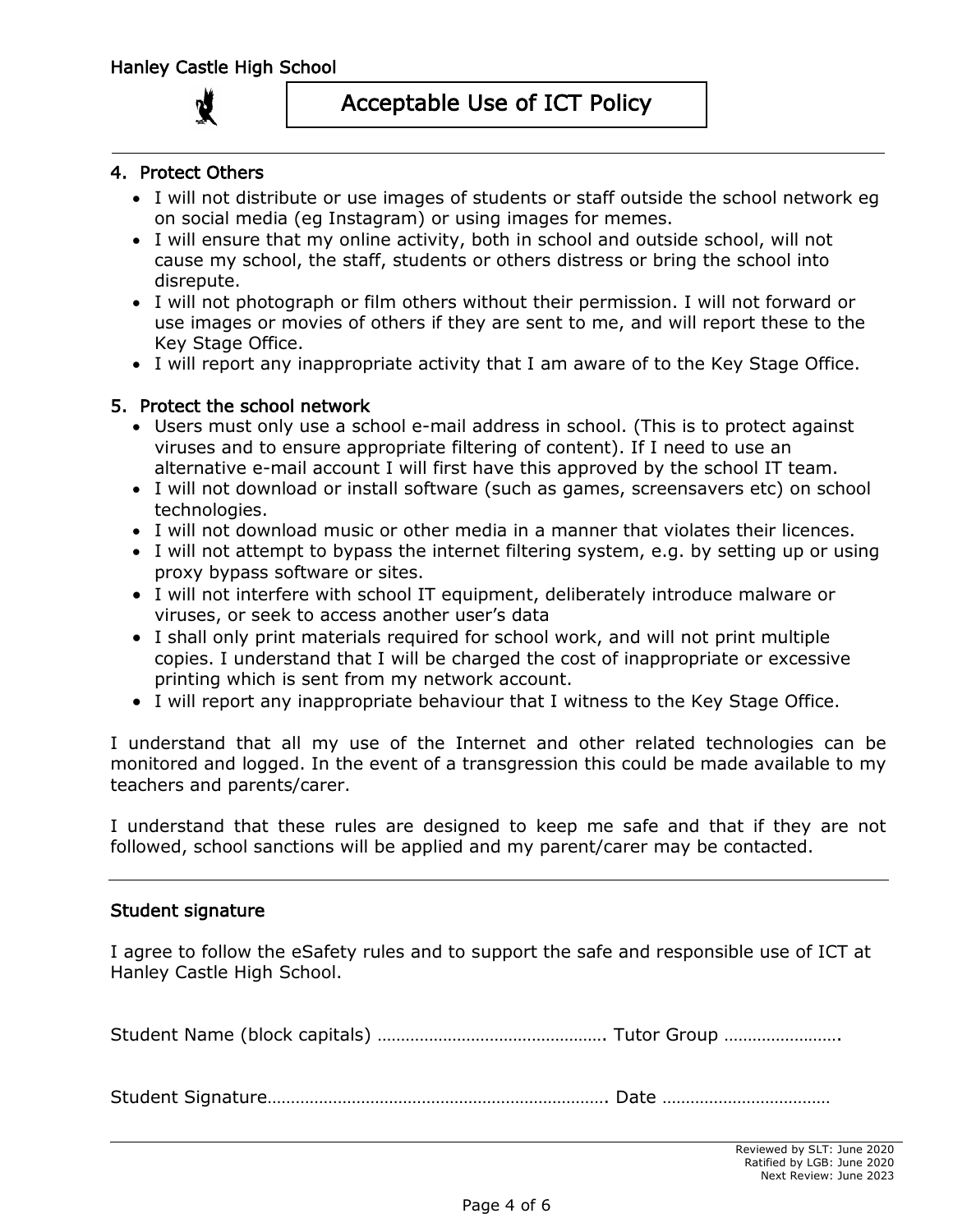### STAFF, GOVERNOR & VISITOR ACCEPTABLE USE AGREEMENT

ICT (including data) and the related technologies such as e-mail, a VLE and the internet are an expected part of our daily working life in school. This agreement is designed to ensure that all staff are aware of their professional responsibilities when using any form of ICT.

All staff are expected to sign this agreement and adhere at all times to its contents. Any concerns or clarification should be discussed with Rob Johnston (Deputy Head) or the school's Business & Finance Director.

#### I agree that:

- I will only use the school's email / Internet / network / online sharing platform and any related technologies for professional purposes or for uses deemed 'reasonable' by the Head or Governing Body. A reasonable use is defined as one that is not inappropriate, not offensive and not illegal [please ask for further clarification if required].
- I will comply with the ICT system security and not disclose any passwords provided to me by the school or other related authorities.
- I will not disclose my personal password to other users, and will not allow students to access the network, Microsoft Office 365 etc using my logon details.
- I will ensure that all electronic communications with pupils and staff are compatible with my professional role, ensuring my responsibility for safeguarding of students at all times.
- I will not give out my own personal details, such as mobile phone number and personal email address, to pupils. However, an exception to this might be in the case of a school trip where the trip leader might choose to provide parents and students a mobile phone number for emergency contact.
- For the purposes of school business I should only use the approved, secure e-mail system. If the limitations of the school e-mail system prevent effective communication with students or external partners then the use of an external e-mail system must first be approved by the network manager. Private e-mail addresses must never be used for communication with students or parents. This is to safeguard staff from inappropriate / offensive material and from possible allegations, and to safeguard the school network from unfiltered sources.
- I will ensure that the language used in electronically communicated messages cannot be misinterpreted to cause offense.
- I will not open any e-mail or attachments that are from an unidentified source, as these could contain viruses that could jeopardise the network.
- I will not browse, download, upload or distribute any material that could be considered offensive, illegal or discriminatory.
- I will not install any hardware of software without permission of the network manager.